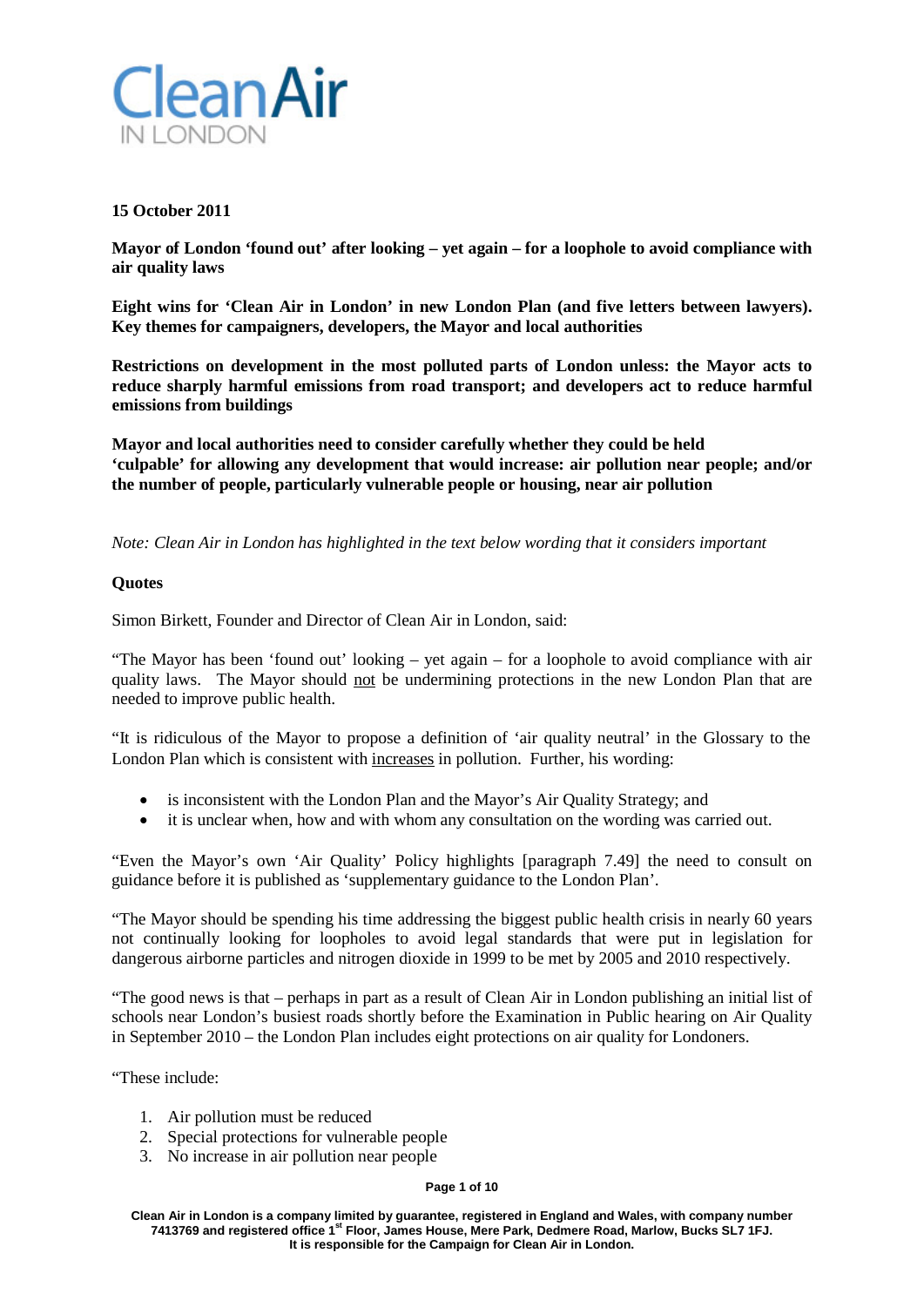

- 4. No increase in the number of people near air pollution
- 5. Demolition and construction practices must be improved
- 6. Off-setting is not equitable or sustainable and will be difficult to justify
- 7. Indoor air quality must be given a higher priority to reduce people's exposure to pollution
- 8. No more biomass boilers in London

"These issues matter. One in three Londoners are dying on average an additional three years early due to long-term exposure to air pollution; air pollution is over twice legal limits near our busiest roads; inequalities are likely to be worsened by air pollution; and London faces fines of up to £300m per year for failing to comply with air quality laws until 2025. This is totally unacceptable.

"The Mayor and local authorities need to consider carefully whether they could be held culpable for allowing any development that would increase: air pollution near people; and/or the number of people near air pollution. In this regard, the London Plan now offers particular protections for those susceptible to air pollution such as the vulnerable or those in housing.

"Whether we're talking about air quality laws or the London Plan, future development in London will be restricted in the most polluted parts of London unless: the Mayor acts to reduce sharply harmful emissions from road transport; and developers act to reduce harmful emissions from buildings.

"The Mayor should define 'air quality neutral' sensibly, provide guidance on delivering it as a minimum and consult on his approach."

## **The London Plan**

The London Plan is the overall strategic plan for London and it sets out a fully integrated economic, environmental, transport and social framework for the development of the capital to 2031. It forms part of the development plan for Greater London. London boroughs' local plans need to be in general conformity with the London Plan, and its policies guide planning decisions on planning applications by councils and the Mayor.

The Mayor published his draft Replacement London Plan for consultation in October 2009. The Examination in Public on the Replacement London Plan was held between 28 June and 8 December 2010. The Plan Report was published in May 2011.

In Week 5 of the Examination in Public, the Mayor of London proposed revisions to his original draft London Plan in response to submissions from Clean Air in London (CAL) and others. See:

<http://www.london.gov.uk/sites/default/files/eip/ED104GLAMatter7E.pdf>

On Monday 13 September 2010, CAL circulated to leading London Assembly Members, copied to the Mayor's team, a list of 75 schools within 400 metres of London roads with an annual average daily flow estimate of greater than 100,000 vehicles.

On Wednesday 15 September 2010, the Mayor submitted further revised proposals for the Policy on Air Quality ahead of a hearing of the Examination in Public on Thursday 16 September 2010 at which CAL gave evidence. In CAL's view, the Mayor's revised wording was an improvement on earlier weaker version drafts. See: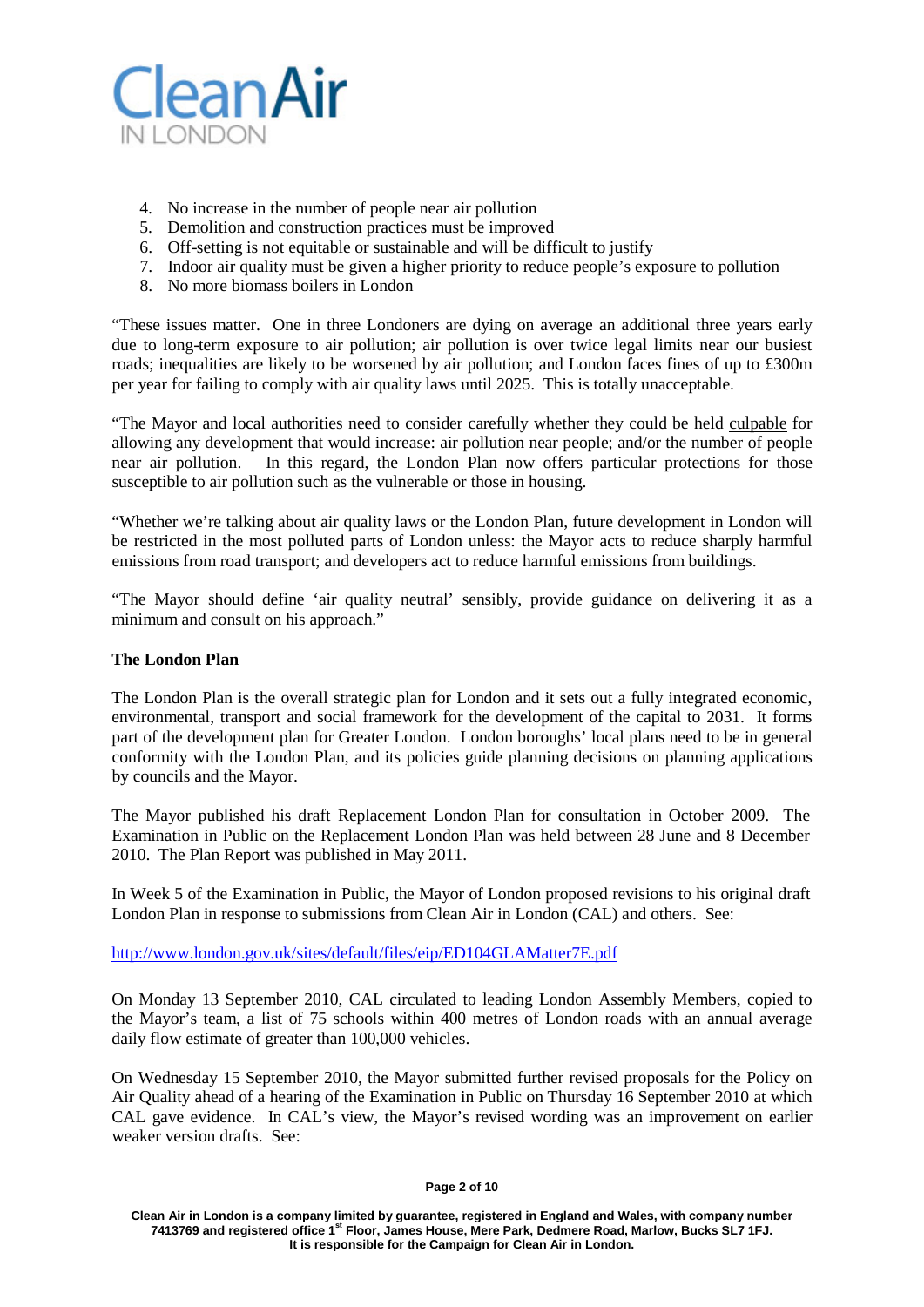

<http://www.london.gov.uk/sites/default/files/eip/ED104GLAMatter7EREVISED.pdf>

The Mayor of London published his new London Plan on 22 July 2011 and it took effect immediately. It can be seen at:

### <http://www.london.gov.uk/priorities/planning/londonplan>

When publishing the London Plan, the Mayor of London rejected recommendations of the Panel Inspectors on Policy 7.14 Improving Air Quality of the London Plan and said he would include a 'definition' of 'air quality neutrality' in the Glossary. The Glossary defines 'Air quality neutral' as:

*'Best available techniques to be applied to minimise pollutant emissions.'*

In CAL's view, such a definition is ridiculous as it is consistent with increases in harmful emissions the effect of which would not be 'air quality neutral'. CAL's legal advisers, Harrison Grant, have corresponded with the Mayor's legal advisers on this matter. During this correspondence, the Mayor's legal advisers have stated:

- '…the wording in the London Plan Glossary (which is **not** part of the statutory Plan, so that **if there was a conflict, what is written in the Plan clearly applies**) is simply an attempt to provide some practical, non-technology specific explanation of what developers should do to meet the test in the policy'. Letter dated 31 August 2011
- 'Strictly, the Glossary is supplementary material supporting the Plan and as such is a material planning consideration… Government Office of London Circular 1/2008 [GOL 1/2008] sets out engagement and statutory consultation requirements for material of this kind (see paragraphs [2.22-2.24 on pages 10 and 11])'. Letter dated 28 September 2011

GOL 1/2008 states in paragraph 2.22:

• *'The guidance must itself be consistent with national guidance, as well as policies set out in the [London Plan]. It should be clearly referenced in the relevant plan policy which it supplements. It should be issued separately from the [London Plan] and made publicly available; consultation should be undertaken, and the status of the material should be made clear.'*

CAL's legal advisers have written again to the Mayor's legal team seeking further clarification. Further details can be seen in a Chronology at the end of this Campaign Update.

### **'Air quality neutral'**

Any definition or guidance on 'air quality neutral' needs to make clear it means *inter alia*:

- i. short-term and long-term 'concentrations' of regulated air pollutants must not increase in absolute terms (i.e. irrespective of the weather or other factors (which aligns with European Union (EU) limit values and the biomass 'test')) where air pollution laws may be breached. Note: the use of 'concentrations' is important to assess compliance with air quality laws and health impacts;
- ii. if the concentration 'test' is passed (e.g. because a development is small and/or in a very

#### **Page 3 of 10**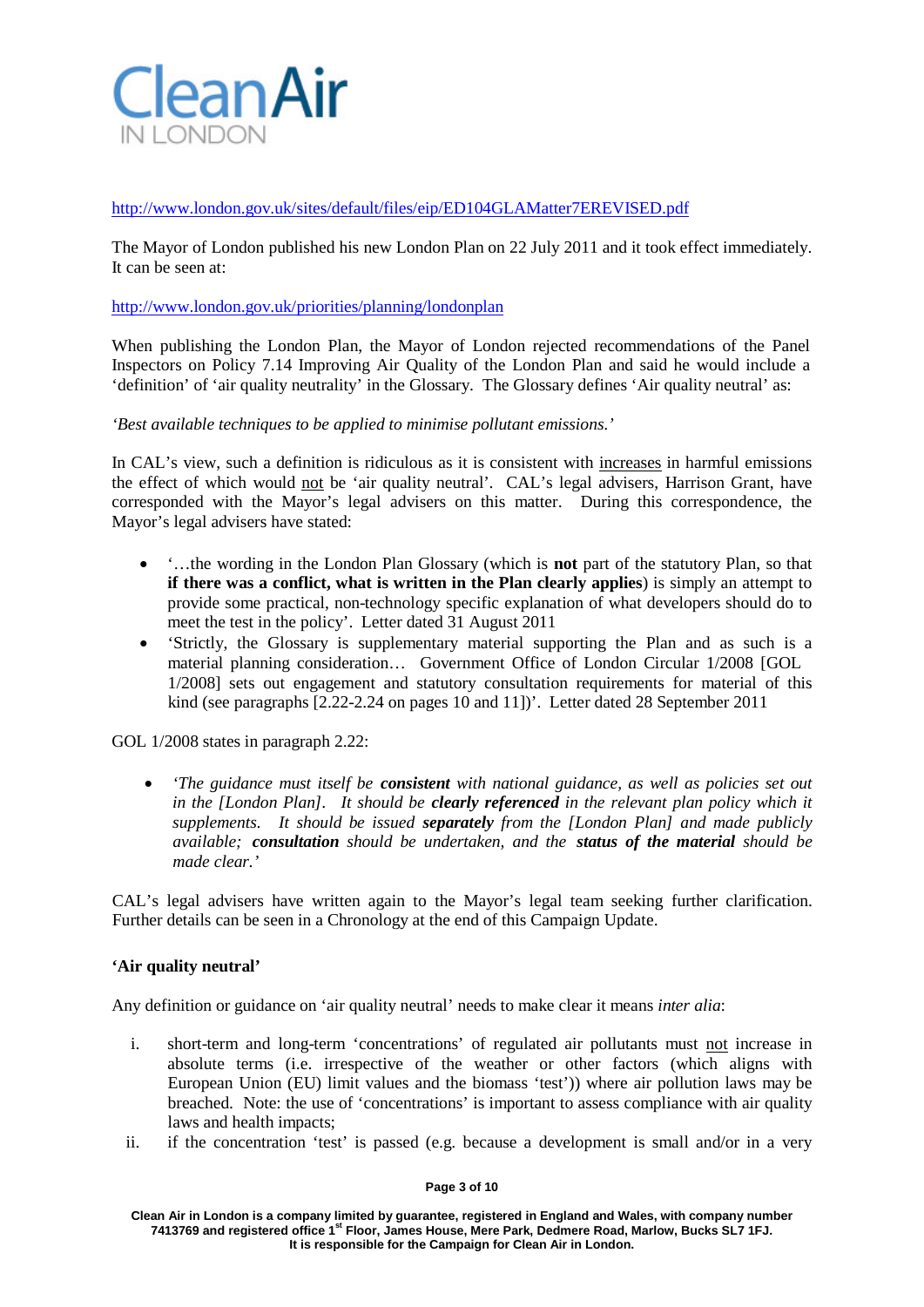

polluted area), like-for-like emissions must not increase where air pollution laws may be breached;

- iii. the cumulative impact of all planning approvals affecting an area must be considered;
- iv. it applies to the demolition and construction phase and on-site (e.g. energy efficiency) and offsite (e.g. transport) impacts thereafter;
- v. any 'off-setting', if allowed subject to conditions, needs to take place within the same borough, be subject to the same type of tests and deliver equivalent reductions in human exposure to pollutants; and
- vi. last but not least, 'air quality neutral' is the minimum requirement for any development.

The Mayor should define 'air quality neutral' sensibly, provide guidance on delivering it as a minimum and consult on his approach.

## **Protections in the London Plan**

In CAL's view, the consequences of the new London Plan for campaigners, developers, the Mayor and local authorities include:

### **1. Air pollution must be reduced**

Policy 7.14 states:

*'[The Mayor] will work with strategic partners to ensure that the spatial, climate change, transport and design policies of this plan support implementation of his Air Quality and Transport strategies to achieve reductions in pollutant emissions and minimise public exposure to pollution.'*

*'Development proposals should: …be at least 'air quality neutral' and not lead to further deterioration of existing poor air quality (such as areas designated as Air Quality Management Areas (AQMAs).*

Paragraph 7.48 states:

*'The Mayor will also use the Local Implementation Plans (LIP) process to ensure that air quality improvement measures are included in borough transport plans.*

The Mayor's Air Quality Strategy states:

*The Mayor* **will ensure** *that new developments in London shall as a minimum be 'air quality neutral' through the adoption of best practice in the management and mitigation of emissions'*

**CAL comment**: It is no longer acceptable for development proposals, including their Transport Assessments or Transport Statements, to say – where legal standards for air quality may be breached – things like:

• *'…the temporary effect of construction plant and vehicles on local air quality would likely be negligible in the context of local background concentrations and existing adjacent road traffic emissions'*

#### **Page 4 of 10**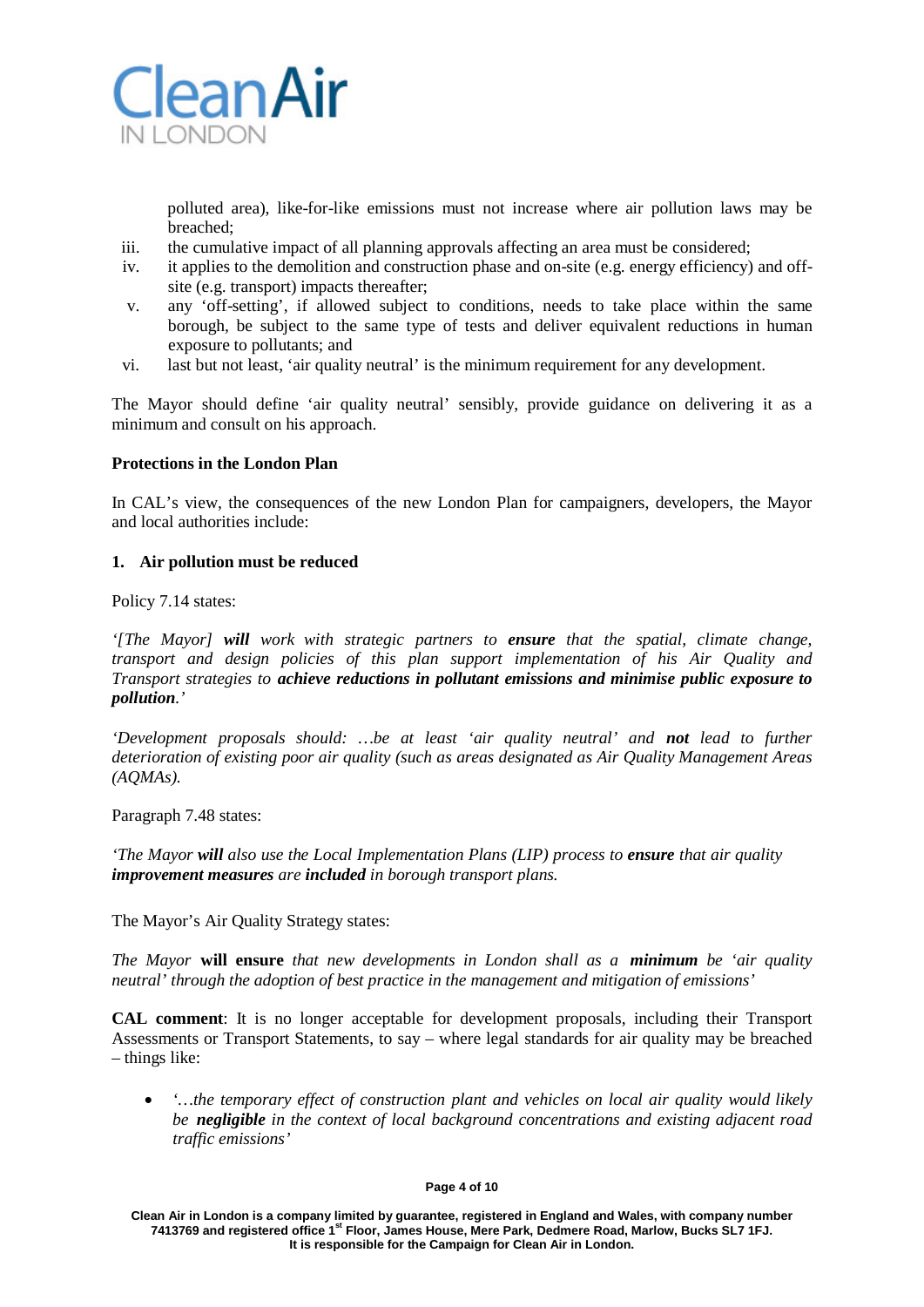

- *'Therefore, vehicle emissions as a result of the proposed redevelopment would have a negligible effect on local air quality'*
- *'Therefore, the effect on local air quality associated with the operation of the development's proposed boilers would be negligible'*
- *'Therefore, the air quality effect of introducing new residential receptors ventilated by fresh air from the [Mechanical Ventilation Heat Recovery] system with an air intake above roof level would be negligible.'*
- *'[The limited provision of car parking] and the proposed redevelopment would continue to give rise to a negligible effect on current air quality conditions at the site and its surrounds.'*

This highlights the need to update planning guidance from Environmental Protection UK and others which have referred to 'negligible' and similar wording. The requirements to comply with air quality standards are precise and 'absolute' (e.g. rather than 'relative').

Development proposals should contribute to reductions in air pollution especially in the most polluted areas. 'Air quality neutral' is not therefore a target to aim for; instead it is a bare minimum and in practice developers will always need to include a substantial 'margin of safety' in order to allow for reasonably foreseeable increases in air pollution due to factors such as population growth, increasing congestion and temperature rises.

## **2. Special protections for vulnerable people**

Policy 7.14 states:

*'Development proposals should: ….. minimise increased exposure to existing poor air quality and make provision to address local problems of air quality (particularly within Air Quality Management Areas (AQMAs) and where development is likely to be used by large numbers of those particularly vulnerable to poor air quality, such as children or older people) such as by design solutions, buffer zones or steps to promote the greater use of sustainable transport modes through travel plans.'*

**CAL comment:** Additional protections for vulnerable people are most welcome.

## **3. No increase in air pollution near people**

Paragraph 7.51 states:

*"Increased exposure to existing poor air quality should be minimised by avoiding introduction of potentially sensitive receptors in locations where they will be affected by existing sources of air pollution (such as road traffic and industrial processes). Particular attention should be paid to development proposals such as housing, homes for elderly people, schools and nurseries. Where additional negative air quality impacts from a new development are identified, mitigation measures will be required to ameliorate these impacts."*

**CAL comment**: The Mayor, local authorities and developers need to consider carefully whether they could be held 'culpable' for allowing any development that would increase: air pollution near people; and/ or the number of people near air pollution, with possible adverse health impacts.

#### **Page 5 of 10**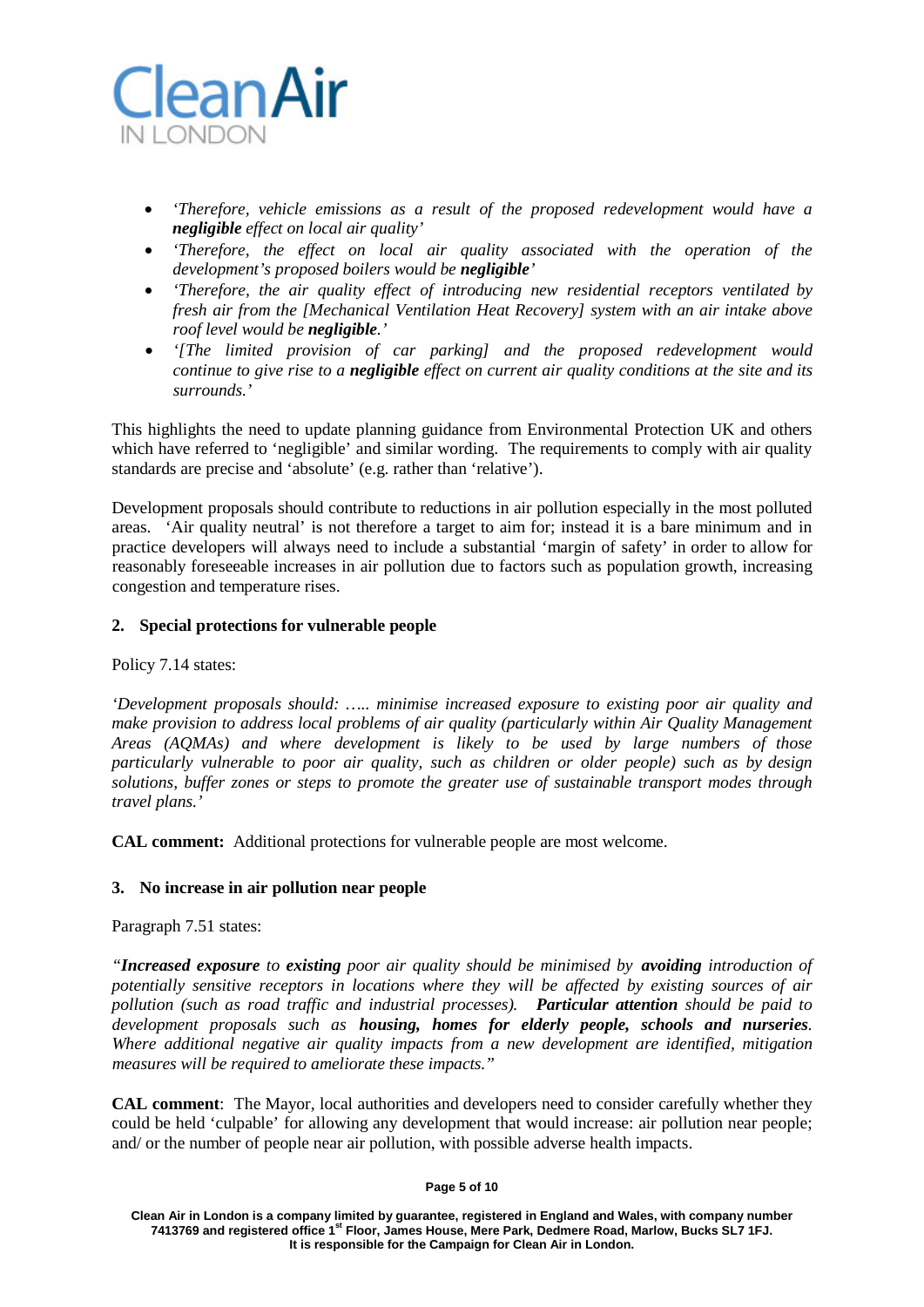

## **4. No increase in the number of people near air pollution**

EU limit values, which are enshrined in UK law, must be attained and not exceeded once attained. Further, there must be no increase in air pollution inconsistent with EU law.

**CAL comment**: These protections, put in place to protect public health, lead for example to the Mayor promising CAL that air quality would be improved in the area formerly covered by the western extension of the congestion charging zone (WEZ) despite the removal of the WEZ scheme on 4 January 2011.

## **5. Demolition and construction practices must be improved**

Policy 7.14 states:

*'Development proposals should: ….promote sustainable design and construction to reduce emissions from the demolition and construction of buildings following the best practice guidance in the [Greater London Authority] and London Councils' 'The control of dust and emissions from construction and demolition'.'*

**CAL comment**: the Mayor needs to tighten the current guidance. It would be inconsistent with the wording of the London Plan for him to weaken the current guidance e.g. in relation to the use of diesel particulate filters. New guidance should include the need for watering and other mitigation when power saws or similar equipment are used in ambient air in areas usually accessible to the public.

## **6. Off-setting is not equitable or sustainable and will be difficult to justify**

Policy 7.14 states:

*'Development proposals should: … ensure that where provision needs to be made to reduce emissions from a development, this is usually made on-site. Where it can be demonstrated that on-site provision is impractical or inappropriate, and it is possible to put in place measures conditions should be used to ensure this, whether on a scheme by scheme basis or through joint area-based approaches.'*

**CAL comment**: People living in polluted areas (e.g. near busy roads or railways) are entitled to the same public health protections as everyone else (e.g. those living in leafy suburbs). Off- setting harmful air pollution is unsound and not sustainable (e.g. it is like planting trees to off-set carbon dioxide emissions). Harmful emissions need therefore to be tackled at their source. Developers (and planning authorities) are likely to find it challenging to pass the multiple tests set by the London Plan for off-setting.

## 7. **Indoor air quality must be given a higher priority to reduce people's exposure to pollution**

Policy 7.14 states:

*'Development proposals should: ….. minimise increased exposure to existing poor air quality and make provision to address local problems of air quality (particularly within Air Quality Management Areas (AQMAs) and where development is likely to be used by large numbers of those*

#### **Page 6 of 10**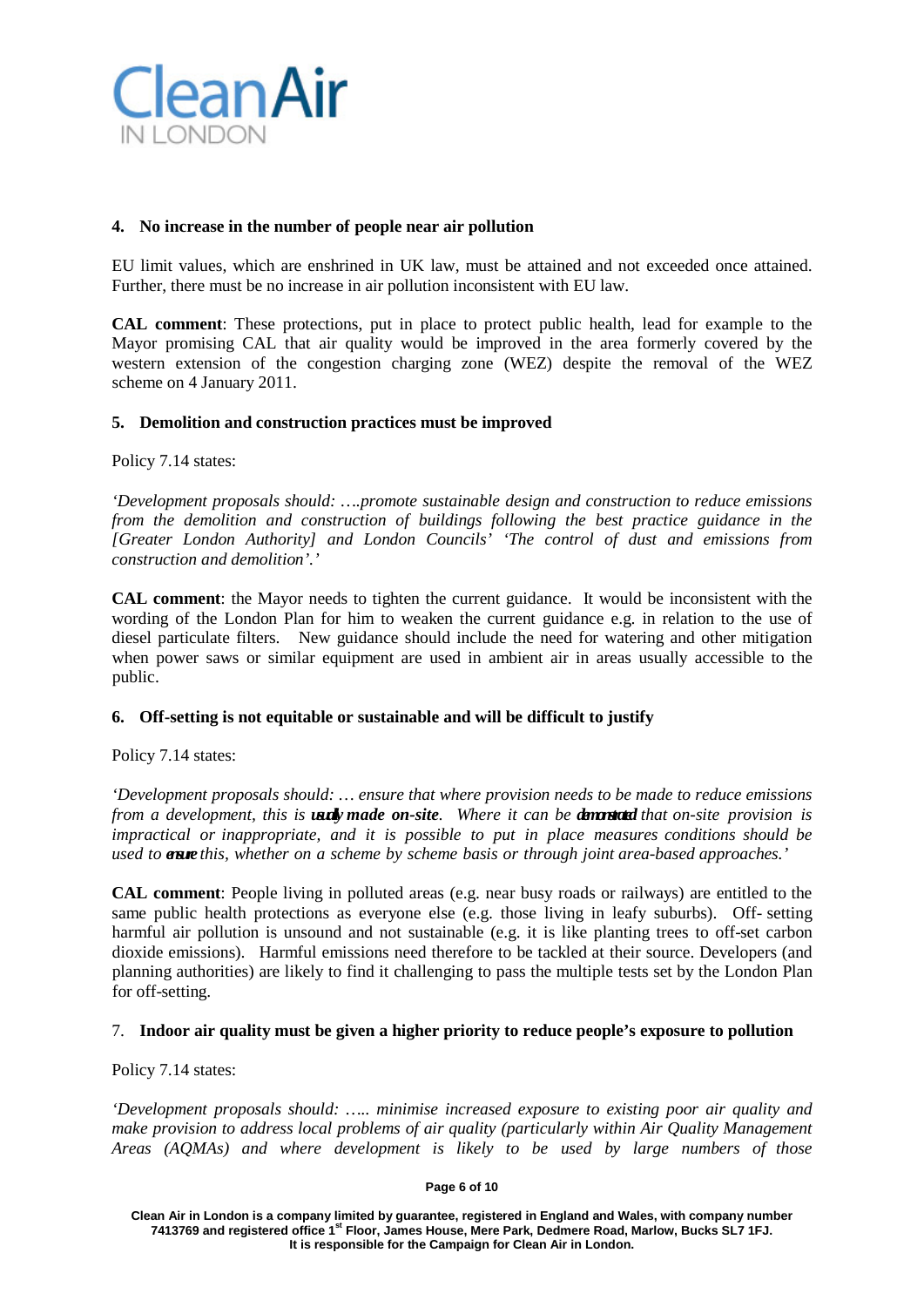

*particularly vulnerable to poor air quality, such as children or older people) such as by design solutions, buffer zones or steps to promote the greater use of sustainable transport modes through travel plans.'*

**CAL comment**: European citizens spend on average over 90% of their time indoors. People can be protected from 90% of air pollutants for up to 90% of the time. Planning permissions should therefore include an obligation or condition (or at least an advisory statement) that buildings with ventilation systems include regularly maintained air filters that comply fully with European guideline EN 13779. These could be inspected during air conditioning or energy efficiency inspections when required anyway by law. Efficient fans and low energy air filters in heating, ventilation and air conditioning systems can reduce substantially energy use, emissions and costs.

### 8. **No more biomass boilers in London**

Policy 7.14 states:

*'Development proposals should: …where the development requires a detailed air quality assessment and biomass boilers are included, the assessment should forecast pollutant concentrations. Permission should only be granted if no adverse air quality impacts from the biomass boiler are identified.'*

Paragraph 7.50 states:

*'Concerns have been raised over the air quality effects of some biomass boilers. In order to the address these concerns, the Mayor will expect an air quality assessment to be undertaken where planning applications are submitted that include proposals for biomass boilers. Where an assessment demonstrates adverse effects associated with the biomass boiler, this type of boiler should not be used in the development.'*

**CAL comment**: In CAL's opinion a biomass boiler is always likely to have some adverse effects compared to lower emission alternatives e.g. heat pumps or sustainably generated electricity. The Clean Air Act should be updated for modern fuels and technologies to prohibit the burning of biomass in the most polluted cities like London.

## **Chronology**

## **22 July 2011**

1. Replacement London Plan published

<http://www.london.gov.uk/priorities/planning/londonplan>

2. Replacement London Plan Chapter 7: London's Living Places and Spaces

Policy 7.14: Improving Air Quality from page 229 (8.5 MB file size)

<http://www.london.gov.uk/sites/default/files/LP2011%20Chapter%207.pdf>

#### **Page 7 of 10**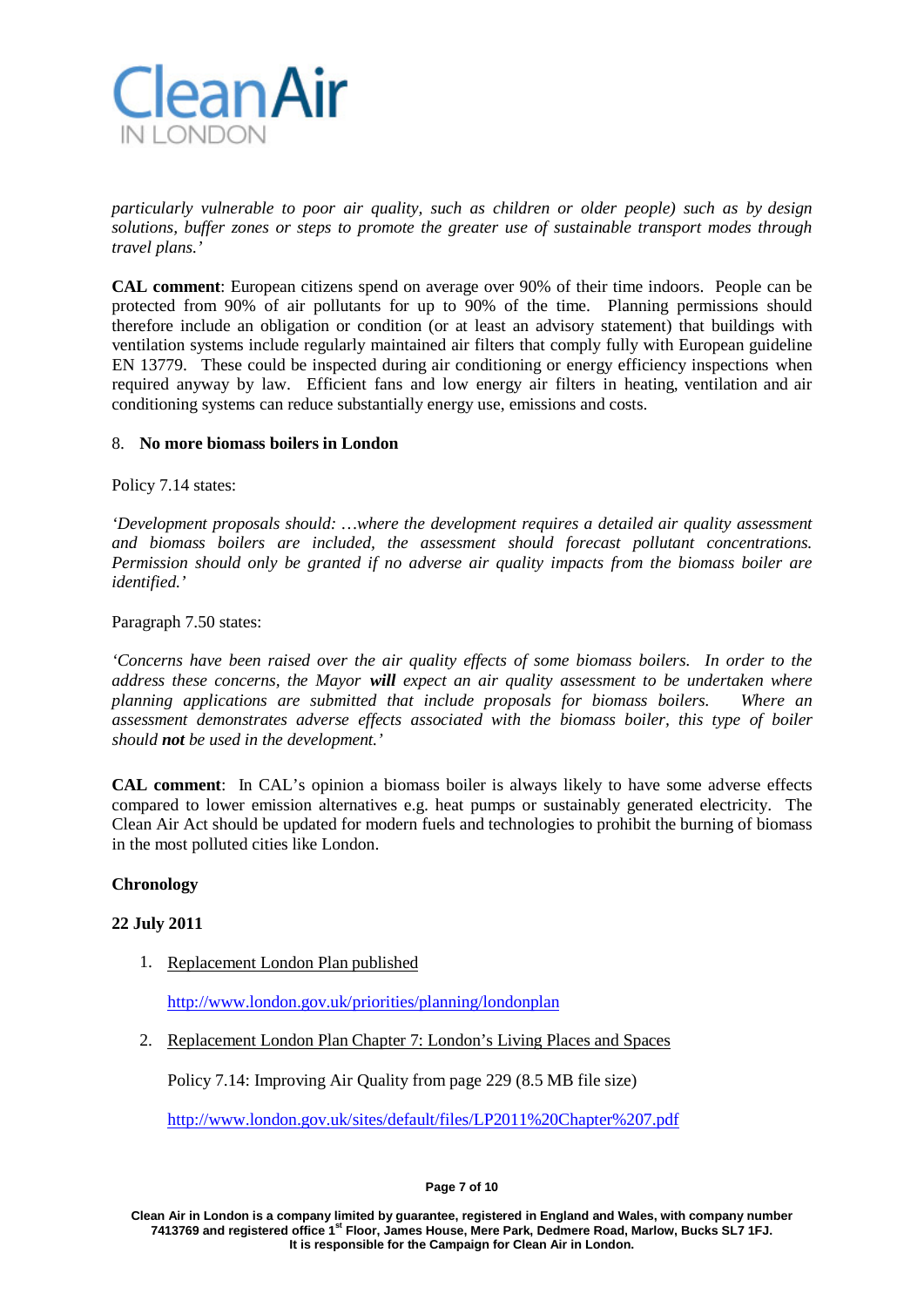

# 3. Replacement London Plan Annex 5: Glossary

Definition of 'Air quality neutral' on page 296

<http://www.london.gov.uk/sites/default/files/LP2011%20Annex%205.pdf>

## 4. Mayor's response to the Panel Inspectors recommendations

The Mayor's reasons for rejecting the recommendations of the Panel Inspectors on page 57

[http://www.london.gov.uk/sites/default/files/LP2011%20Mayor%20response%20to%20Panel](http://www.london.gov.uk/sites/default/files/LP2011%20Mayor%20response%20to%20Panel%2022%20July%202011.pdf)

[%2](http://www.london.gov.uk/sites/default/files/LP2011%20Mayor%20response%20to%20Panel%2022%20July%202011.pdf)

[022%20July%202011.pdf](http://www.london.gov.uk/sites/default/files/LP2011%20Mayor%20response%20to%20Panel%2022%20July%202011.pdf)

- 'Action is needed to improve air quality in London and the Mayor is committed to **working towards meeting** the EU limit values of  $PM_{10}$  [dangerous airborne particles] by 2011 and  $NO<sub>2</sub>$  [nitrogen dioxide] by 2015.'
- Panel Inspectors asked the Mayor to replace the words in bold and underlined by '…**implementing policies formulated to meet**…'.
	- The Mayor responded: 'Recommendation not accepted. The Panel's recommendation would be misleading as [the] Mayor is not the only actor to have an influence on achieving targets, (as is made clear in the GLA Act) and the suggested wording both overstates the extent of his responsibilities, and downplays the importance of those of other agencies.'
- 'Development proposals should: … **be at least 'air quality neutral' and** not lead to further deterioration of existing poor air quality (such as areas designated as Air Quality Management Areas AQMAs)).'
- The Panel Inspectors asked the Mayor to delete the words in bold and underlined.
	- The Mayor responded: 'Recommendation accepted in part. The Mayor accepts that the concept of air quality neutrality needs further explanation. This has been included in the Mayor's Air Quality Strategy that was published in December 2010. In order to enable consistency between the London Plan and the Mayor's Air Quality Strategy, the Mayor proposes to retain the phrase in Policy 7.14 and to include a clear definition of air quality neutrality in the Glossary.'
- The Glossary in Annex 5 of the Replacement London Plan states: 'Air quality neutrality: Best available techniques to be applied to minimise pollutant emissions.'

# **3 May 2011**

5. Mayor published the Panel Report on the draft Replacement London Plan dated 11 March 2011

<http://www.london.gov.uk/london-plan-eip/replacement-london-plan-examination-public>

The Panel Report – Volume 1

<http://www.london.gov.uk/sites/default/files/eip/Panel-report-Vol-1.pdf>

#### **Page 8 of 10**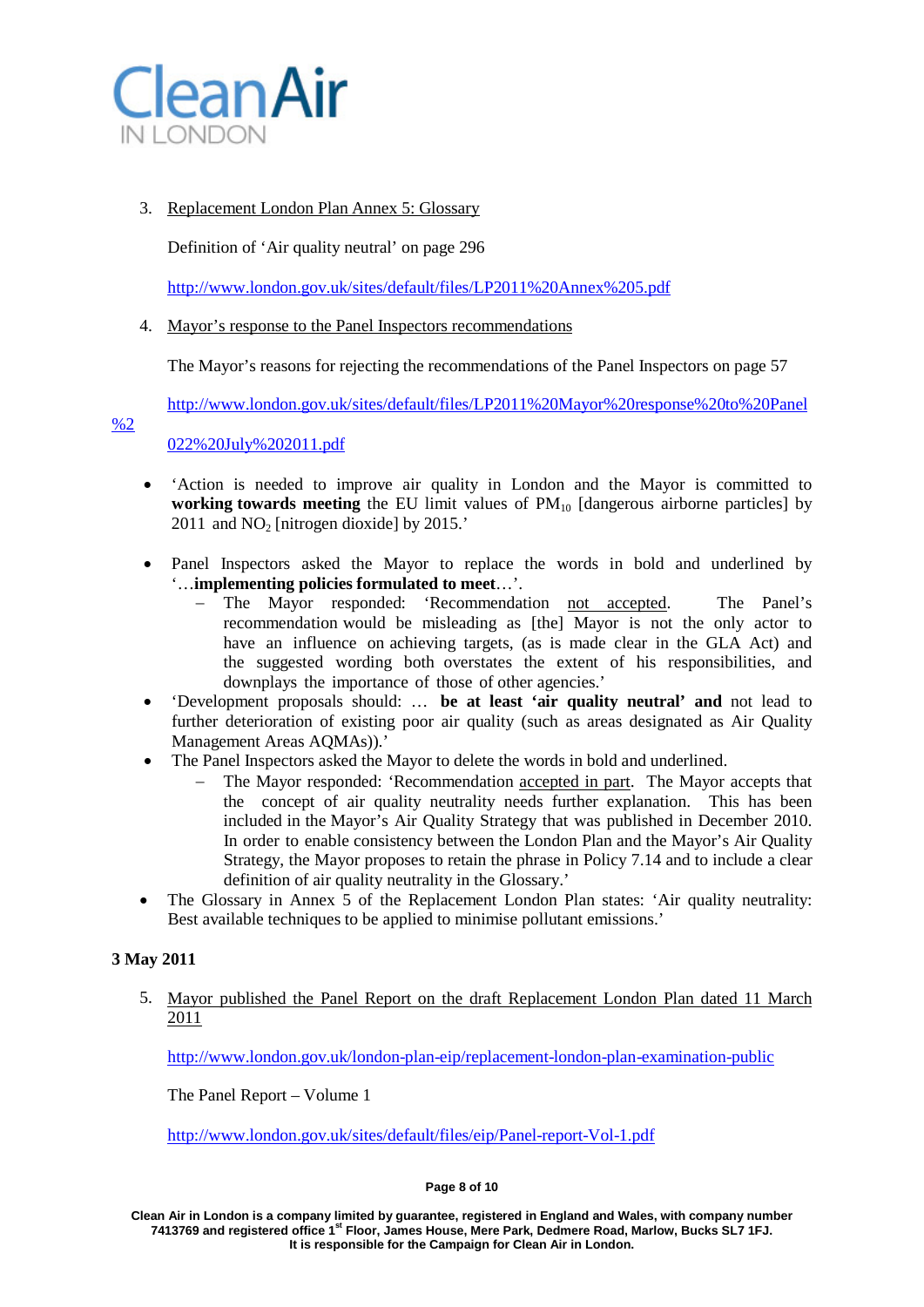

# The Panel Report – Volume 2 Appendices

Mayor's proposed wording on air quality for the draft Replacement London Plan from page

149

<http://www.london.gov.uk/sites/default/files/eip/Panel-report-Vol-2-appendices.pdf>

## **14 December 2010**

6. Mayor of London's Air Quality Strategy published on 14 December 2010

References to 'Air quality neutral' appear on pages 101, 107, 161 and 162

<http://www.london.gov.uk/sites/default/files/Air%20Quality%20Strategy%20v3.pdf>

Page 101

**Making new developments 'air quality neutral or better'** – by making better use of the planning system to ensure no new development has a negative impact on air quality in London.

Page 107

**Policy**: The Mayor will ensure that new developments in London shall **as a minimum be 'air quality neutral'** through the adoption of best practice in the management and mitigation of emissions.

Pages 161 and 162

Through the requirements [boroughs] set, boroughs can ensure that new developments are 'air quality neutral' or better. The GLA will work with boroughs to assist in the development of methodologies that will allow accurate assessment of the impacts of emissions of new developments and will provide advice on reducing emissions on-site (energy efficiency), off-site (transport impacts) and in the construction phase.

## **13 to 16 September 2010**

## 7. Examination in Public hearings

In Week 5 of the Examination in Public, the Mayor of London proposed revisions to his original draft London Plan in response to submissions from CAL and others. See:

<http://www.london.gov.uk/sites/default/files/eip/ED104GLAMatter7E.pdf>

On Monday 13 September 2010, CAL circulated to leading London Assembly Members, copied to the Mayor's team, a list of 75 schools within 400 metres of London roads with an annual average daily flow estimate of greater than 100,000 vehicles.

On Wednesday 15 September 2010, the Mayor submitted further revised proposals for the Policy on Air Quality ahead of a hearing of the Examination in Public on Thursday 16

### **Page 9 of 10**

**Clean Air in London is a company limited by guarantee, registered in England and Wales, with company number 7413769 and registered office 1st Floor, James House, Mere Park, Dedmere Road, Marlow, Bucks SL7 1FJ. It is responsible for the Campaign for Clean Air in London.**